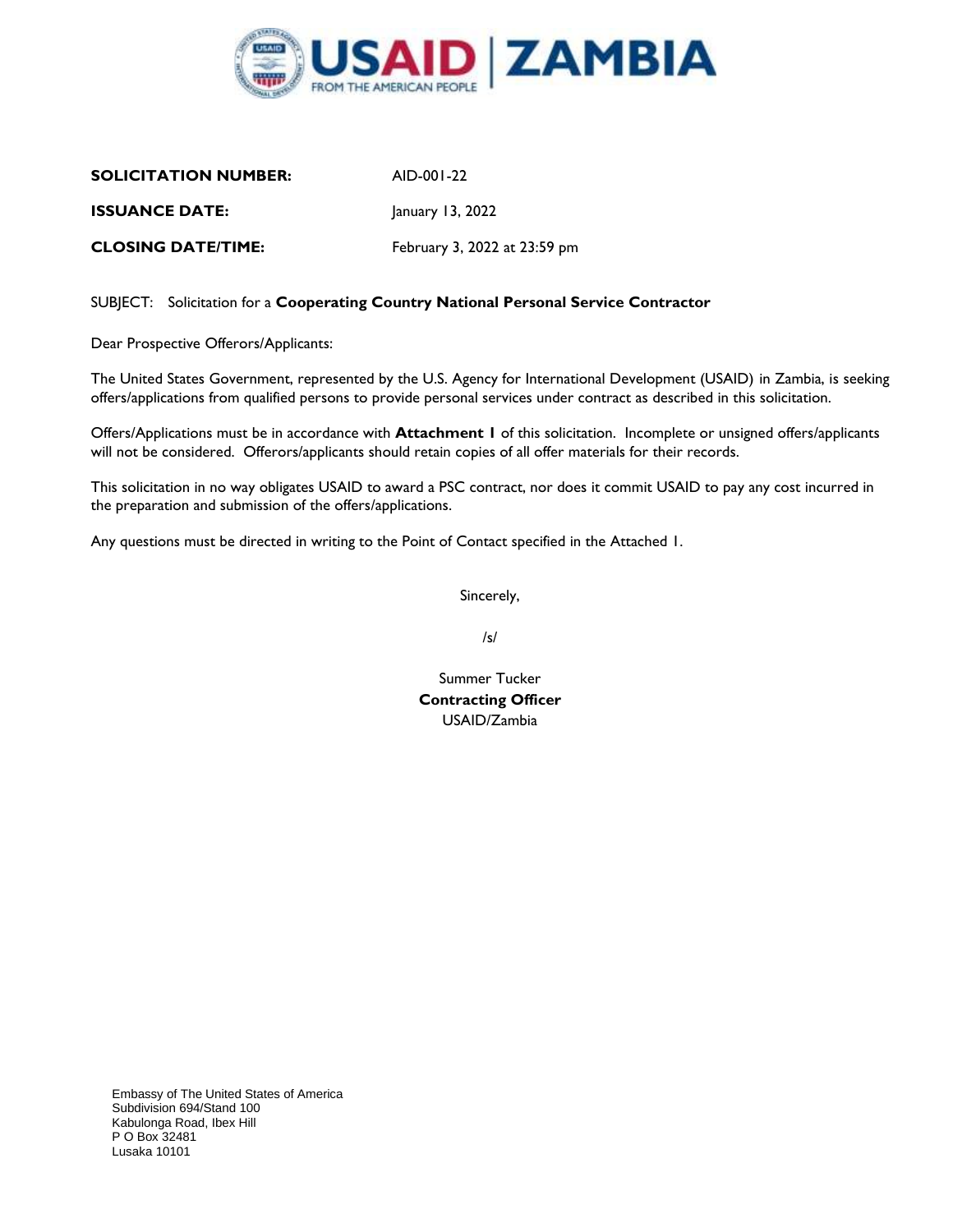## **I. GENERAL INFORMATION**

- **1. SOLICITATION NO.:** AID-001-22
- **2. ISSUANCE DATE:** January 13, 2022
- **3. CLOSING DATE AND TIME FOR RECEIPT OF OFFERS/APPLICATIONS:** February 3, 2022; 23:59 pm
- **4. POINT OF CONTACT:** Summer Tucker, e-mail at [EXOZambiaHR@usaid.gov](mailto:EXOZambiaHR@usaid.gov)
- **5. POSITION TITLE:** Project Management Specialist (COVID-19)
- **6. MARKET VALUE:** 566,438.91 893,414.34 ZMW equivalent to **FSN-11** In accordance with **AIDAR Appendix J** and the Local Compensation Plan of USAID/Zambia. Final compensation will be negotiated within the listed market value.
- **7. PERIOD OF PERFORMANCE:** Maximum of five (5) years total contract duration, estimated to start on April 10, 2022
- **8. PLACE OF PERFORMANCE:** Lusaka, Zambia with possible travel as stated in the Statement of Duties.
- **9. ELIGIBLE OFFERORS/APPLICANTS:** Cooperating Country National Personal Service Contractors (CCNPSC)
- **10. SECURITY LEVEL REQUIRED:** Public Trust

### **11. STATEMENT OF DUTIES**

#### **General Statement of Purpose of the Contract:**

The COVID-19 pandemic has caused an unprecedented public health, social, and economic crisis globally. While USAID programs have continued since the inception of the outbreak, COVID-19 has resulted in dramatic backsliding of key public health indicators and has set countries years behind in progress. USAID continues to work with the national governments, COVAX, World Health Organization (WHO) and international donors and partners to mount a comprehensive response and track the effects as the pandemic continues into its second year.

The USAID Project Management Specialist – COVID-19 (the "Specialist") serves as a technical leader and resource in strategic planning, program and activity design, budgeting, implementation, monitoring, and evaluation of COVID-19-related and other disease outbreak response programs/projects/activities. The Specialist serves as the in-house subject matter leader on COVID-19 and outbreaks/pandemic threats, including transmission pathways, diagnostics, case management, community interventions/ prevention measures, and data analytics and research.

The Specialist serves as a key resource to the Mission and US Government (USG) representative in policy, strategic, and technical engagements with the cooperating country Ministry of Health (MOH) and other ministries engaged in outbreak response, U.S. Government (USG) inter-agency, international and bilateral organizations, development partners and donor agencies to address technical issues and coordinate efforts in implementation of COVID-19 prevention, detection and response activities. In addition, the Specialist serves as a Contracting/Agreement Officer's Representative (COR/AOR), Alternate COR/AOR and/or Activity Manager, providing technical assistance to the appropriate cooperating country Ministry in the development of national policies, and the design and management of in-country programs/projects/activities, reflecting best practices in pandemic threat response. The Specialist works with the cooperating country government officials and other donors and development partners to ensure a well-coordinated approach to COVID-19 response efforts/interventions.

The Specialist is a key member of the Health Office team. The jobholder reports to the Health Office Director or Deputy Health Office Director and has no formal supervisory responsibility.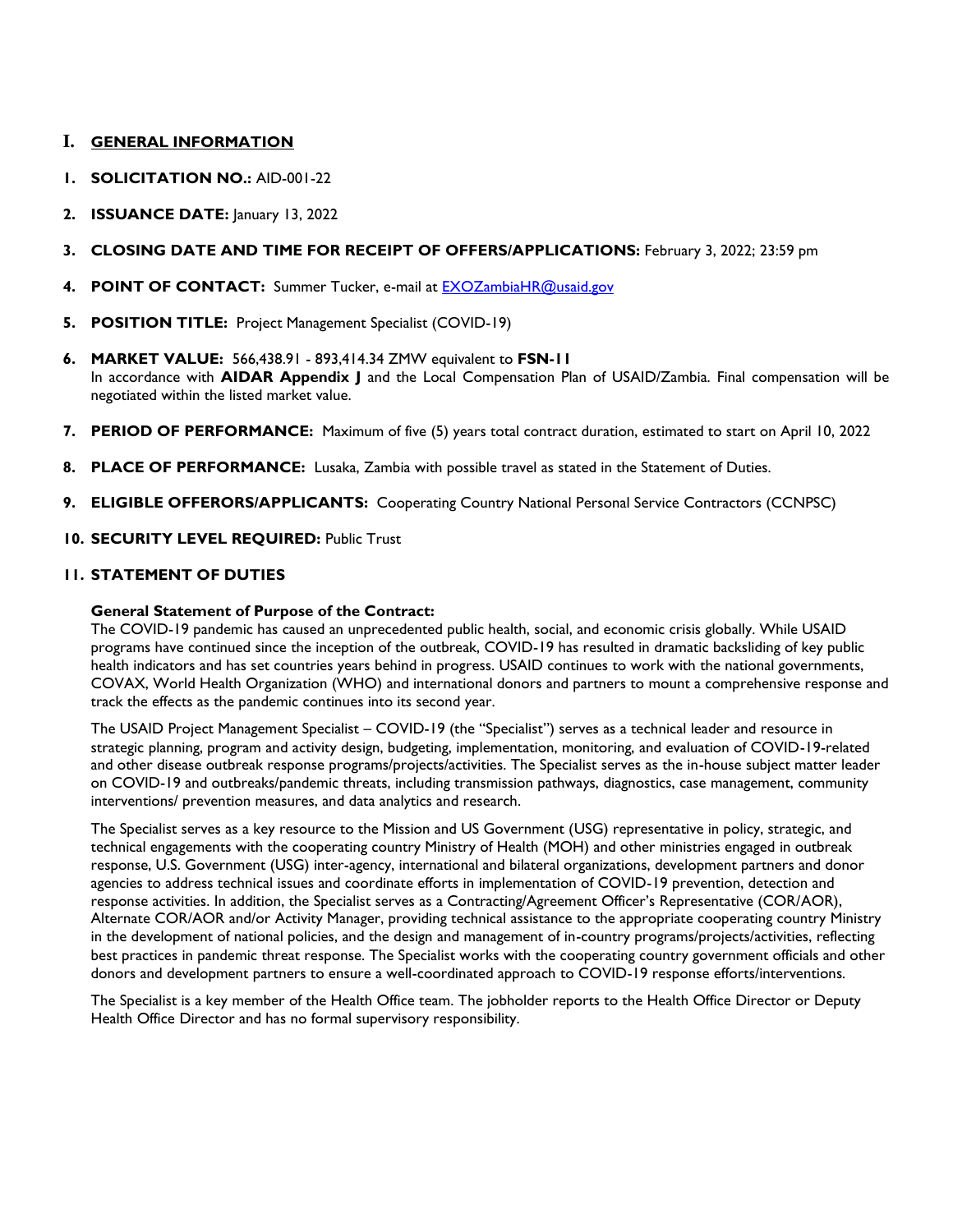# **Statement of Duties to be Performed:**

## **Technical and Strategic Leadership:**

- Serve as a senior-level technical resource on COVID-19 prevention, detection and response, providing high level technical guidance to the Mission, the cooperating country Government, and other development partners.
- Provide strategic and technical guidance and input on COVID-19 response activities and ensure that activities are appropriately integrated with Health Office and larger Mission activities.
- Provide technical assistance and oversight to implementing partners to ensure that the COVID-19 activities are carried out in alignment with approved work plans, Health Office and USAID Mission guidance and priorities.
- Stay abreast of state-of-the-art knowledge on programming and coordinate exchanges and sharing of best practices among USAID, USG and other stakeholders to track evolving COVID-19 data, case management techniques, and vaccine roll out to strengthen COVID-19 response approaches. Advise accordingly on how these policies and strategies can most effectively be incorporated to enhance USAID's approaches.
- In collaboration with Monitoring, Evaluation and Learning colleagues participate in the implementation of the monitoring and evaluation approaches and tools to support measuring the impact and outcomes of COVID-19 activities. Promote culture of learning and use of data for improved program performance.
- Provide technical guidance in the preparation of key annual and mid-term planning and reporting documents including the Operational Plan, Congressional Budget Justifications, Technical Notifications, Quarterly, Semi-Annual and Annual Progress Reports and other ad hoc requests for information.
- Provide technical guidance and leadership for all COVID-19-related reporting requirements.
- Identify short-term technical assistance (STTA) and ensure that objectives and outcomes of the STTA are consistent with and support the furtherance of the Mission COVID-19 and pandemic threat response portfolio.
- Organize site visits and prepare orientation materials for delegations from USAID Headquarters (HQ), Department of State, other agencies, and Congress.

### **Program/Project/Activity Management:**

- Serve as a COR/AOR and/or Activity Manager for COVID-19 programs/projects/activities, providing financial and programmatic oversight to ensure contracts and grants achieve anticipated results, and are linked to and enhance attainment of the Health Office, Mission, and USG objectives.
- Conduct site visits as required in order to monitor progress, and to provide technical and programmatic recommendations to ensure effectiveness, efficiency and judicious use of U.S. Government (USG) funding.
- Participate in the design of project mechanisms and activities to prevent, detect and respond to COVID-19 and other pandemic threats.

#### **Representation and Reporting:**

- Represent USAID at designated national, regional and international meetings that relate to COVID-19, including regular participation in national level technical working groups, emergency operations committees, professional associations, and related committees. Participate in COVAX and other coordination meetings and multi-partner program reviews.
- As a member of the Health Team, respond flexibly and capably to a wide range of work-related requirements including responding to requests for information from the Mission Director, the Embassy, USAID/Washington, and Congress.
- As requested by the Mission Director, Health Office Director and/or Unit Leader, represent USAID at meetings outside of the COVID-19/pandemic threat field when needed.
- Establish strategic working relationships with senior MOH and other relevant ministry officials at the national and district level, development partners, civil society organizations, faith-based organizations, private sector health counterparts, and professional associations to enhance regular and timely sharing of information on issues related to strategic planning and direction, private sector engagement, changes in key policies, and legal and regulatory environments that could affect the implementation of USAID programs.

The contractor is eligible for temporary duty (TDY) travel to the U.S., or to other Missions abroad, to participate in the "Foreign Service National" Fellowship Program, in accordance with USAID policy.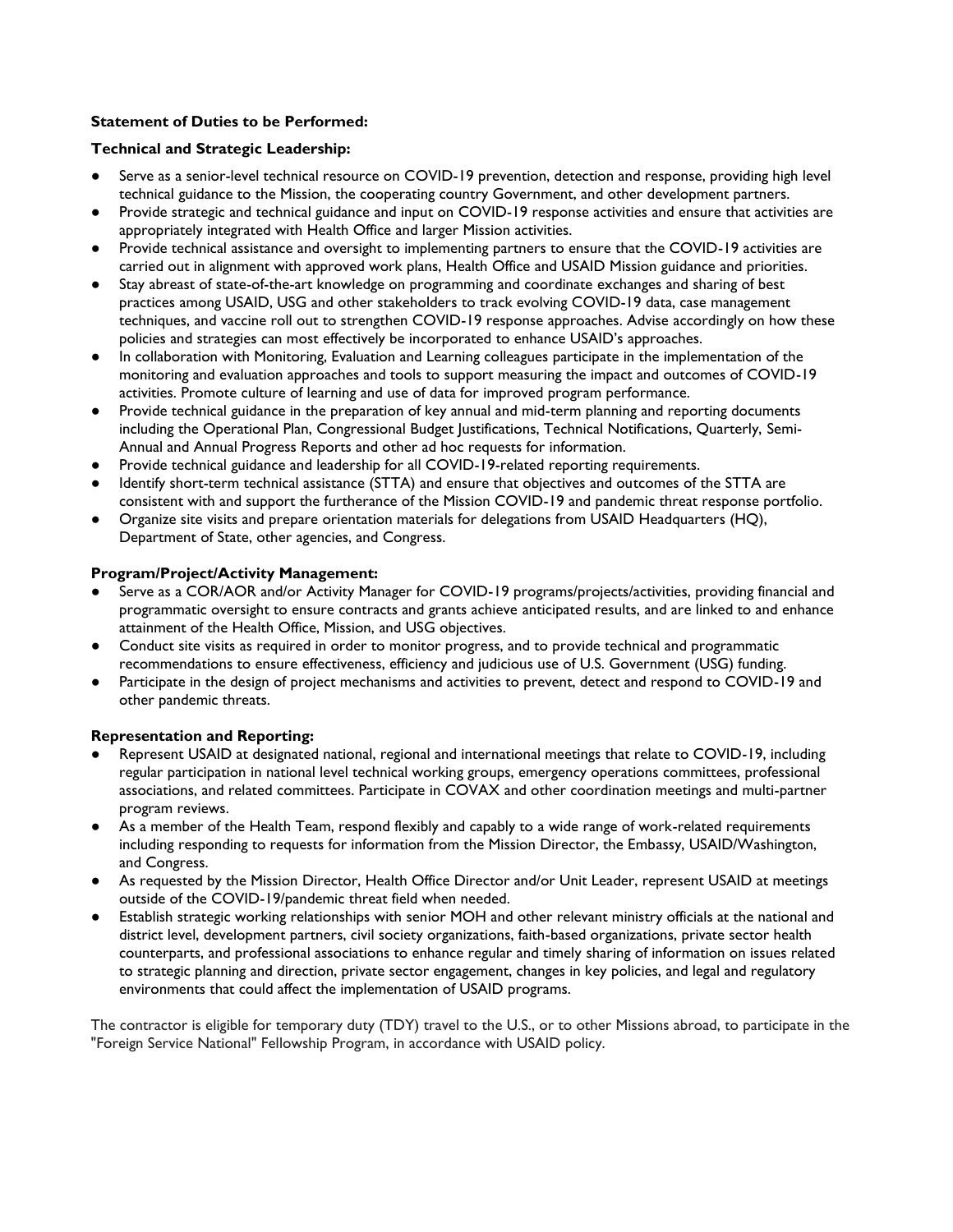#### **12. PHYSICAL DEMANDS**

The work requested does not involve undue physical demands.

### **II. MINIMUM QUALIFICATIONS REQUIRED FOR THIS POSITION**

**a. Education:** Master's degree or local equivalent from an accredited program in Public Health, International Development, Health, Social or Behavioral Sciences, Epidemiology, Biology, Infectious Disease, Medicine, Pharmacy, or Pandemic Threats.

**b. Prior Work Experience:** A minimum of five (5) years of progressively responsible experience in the field of public health programming in developing or middle-income countries, with a focus on pandemic threats or infectious diseases. Prior experience working with or for bilateral or multilateral donors/stakeholders such as the World Bank, the Global Fund, United Nation agencies, or national-level public sector projects and ensuring compliance with U.S. Government rules and regulations.

**c. Language Proficiency***:* Level IV fluency in English and in the appropriate host-country business language, both written and spoken, is required. Language competence may be tested.

**d. Job Knowledge**: The Specialist must have in-depth professional-level knowledge of development principles, concepts, and practices, especially as they relate to managing outbreak response activities and vaccines in the host country, and the problems and policies of the host country from the business, political, civil society, and social perspectives. The Specialist must have knowledge and understanding of the economic, political, social, and cultural characteristics of the host country and the region; development problems in the outbreak management sector in the host country and the region; an understanding of the resources, resource constraints, and overall development prospects and priorities of the host country and the region; and, knowledge of USG legislation, policy, and practice relating to health and outbreak response activities, of USAID programming policies, regulations, procedures, and documentation, and of the objectives, methodology, and status of assigned activities.

**e. Skills and Abilities**: The jobholder must possess strong technical and analytical skills in infectious disease prevention, detection and outbreaks/pandemic threat response. The jobholder must possess strong skills in communication, advocacy and networking. S/he must have strong conceptual and analytical skills to be able to quickly grasp and translate new concepts into operational plans and results.

This position requires an outstanding ability to exercise flexibility to be able to accept and react to evolving planning and implementation contexts. The jobholder must demonstrate excellent computer skills including skills with Microsoft Office, web-based databases, and electronic filing. S/he exercises individual judgement in his/her roles. S/he takes initiative and offers leadership in reviewing the progress of programs and projects under his/her responsibility, including performance reports, pipeline management, program implementation reviews, as well as fulfilling other USAID and USG reporting requirements. S/ he demonstrates timely decision-making ability and extensive judgment in planning and carrying out tasks, using diplomacy and tact.

## **III.EVALUATION AND SELECTION FACTORS**

The Government may award a contract without discussions with offerors in accordance with [FAR 52.215-1.](https://www.acquisition.gov/browse/index/far) The CO reserves the right at any point in the evaluation process to establish a competitive range of offerors with whom negotiations will be conducted pursuant to **FAR 15.306(c)**. In accordance with **FAR 52.215-1**, if the CO determines that the number of offers that would otherwise be in the competitive range exceeds the number at which an efficient competition can be conducted, the CO may limit the number of offerors in the competitive range to the greatest number that will permit an efficient competition among the most highly rated offers. The FAR provisions referenced above are available at [https://www.acquisition.gov/browse/index/far.](https://www.acquisition.gov/browse/index/far)

#### **Evaluation Summary**

Education: 10 points Work Experience: 30 points Knowledge: 30 points Skills and Abilities: 30 points Total Possible Points: 100 points